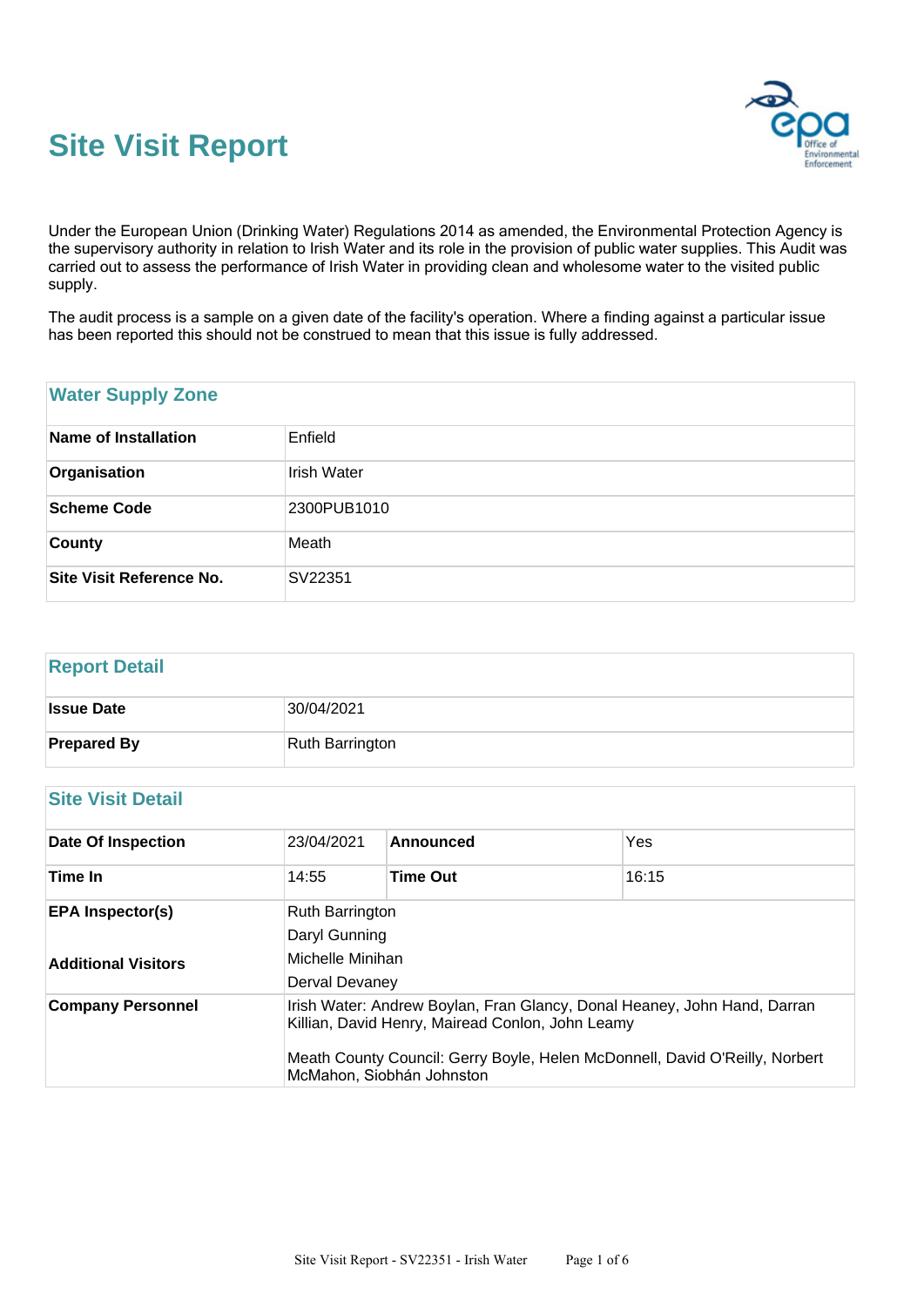

## **Summary of Key Findings**

1. Enfield Water Treatment Plant process alarms and shutdowns, programmed at levels which protect public health against the risks of inadequately disinfected water, were deactivated during the period 25/02/2021 to 19/04/2021. This decision was taken by Meath County Council operating the water treatment plant on behalf of Irish Water, in the absence of a formal risk assessment of the potential impacts, without consulting with the HSE on appropriate measures to protect public health, and without notifying the EPA.

2. During the same time period Meath County Council switched the Enfield Water Treatment Plant back to primary disinfection using chlorination, rather than the UV system. Insufficient chlorine contact time for the Enfield Public Water Supply was identified previously and was the basis for the EPA Direction issued in 2019. The specific risks to public health of inadequate chlorine contact time were not considered in the decision to revert to primary chlorine disinfection.

3. Despite concerns around the validity of online monitoring data, Irish Water have identified three occasions during the same time period where final water turbidity was in excess of 1NTU for over 15 minutes which may have compromised the disinfection process. At the time of the audit, these incidents had not been subject to consultation with the HSE for public health advice nor were they formally notified to the EPA.

## **Introduction**

The Enfield Public Water Supply (PWS) serves a population of 3,274 from a borehole abstraction. Treatment processes at the Enfield Water Treatment Plant (WTP) include oxidation and pressure filtration for the removal of iron and manganese, with UV and chlorination as disinfection processes.

A Regulation 16(1) Direction was issued by the EPA on 22/11/2019 due to inadequate contact time for chlorine disinfection in the Enfield PWS, identified by Irish Water as part of their National Disinfection Programme. In response to the Direction, Irish Water installed UV disinfection at the water treatment plant. The EPA audited Enfield WTP on 21/02/2020 and the Direction was closed out on the basis of a validated UV system installed and operating effectively at the time of the audit. Irish Water's National Disinfection programme update for Q3 2020 indicated that upgrade works were completed at Enfield in 2019.

This latest audit was carried out following a notification from Irish Water on 23/03/2021 that process monitoring alarms and shutdowns had been deactivated at Enfield Water Treatment Plant.

## **Supply Zones Areas Inspected**

The audit was carried out by video conference due to the Level 5 Covid 19 restrictions in place on 23/04/2021.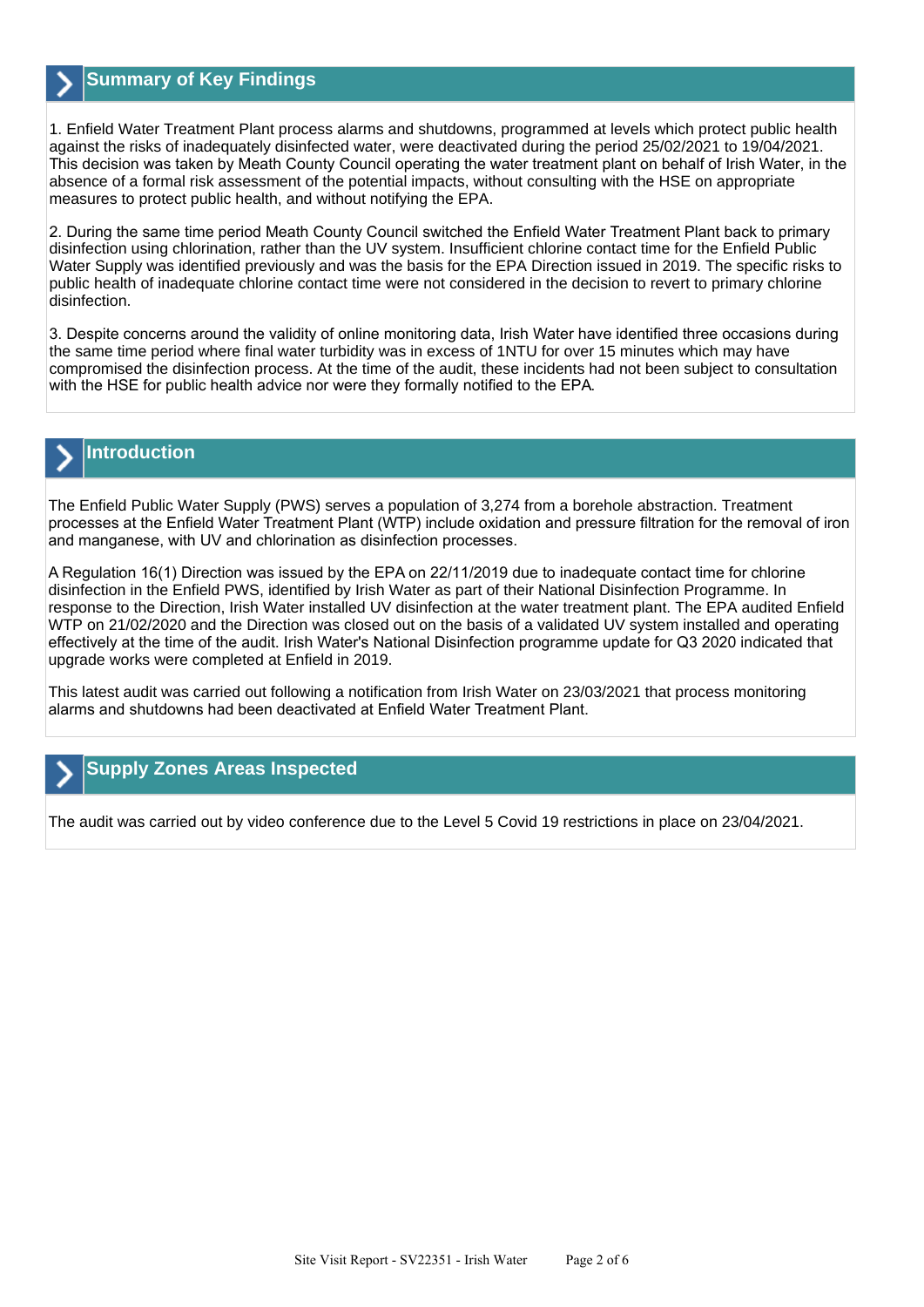

|                                                                       | Answer |
|-----------------------------------------------------------------------|--------|
| Are the filters designed and managed in accordance with EPA guidance? | No     |
| Comment                                                               |        |

1. The three pressure filters at Enfield Water Treatment Plant are designed to remove iron and manganese present in the groundwater abstraction. There is a chlorination pre-treatment prior to the filters to oxidise the iron and manganese for removal in the filters.

2. During the audit, the operators stated that final water turbidity increases had caused frequent triggering of the automatic shut down levels, resulting in repeated plant outages and consumer complaints since late 2020. There is limited storage of treated water, so plant outages very quickly result in supply being lost or pressure decreases in the network.

3. There is no online monitoring of turbidity at each filter outlet. This means that in the event of turbidity rising in the final treated water, there is no way of easily determining whether an individual filter is at fault. Monitoring turbidity on individual filter outlets is best practice and has been recommended by the EPA for many years. It is a recommended critical control in the EPA's Water Treatment Manual: Filtration.

4. There is no run to waste following backwash of the pressure filters. Without a run to waste, returning the filters to service after a backwash is accompanied by a spike in turbidity which may trigger the automatic shutdown of the plant, interfere with the adequacy of the disinfection processes through a potential shielding effect, and cause fouling of the UV lamps.

5. As part of the response to increased plant outages based on high final water turbidity, media replacement of all three filters was undertaken between 15/02/2021 and 30/03/2021.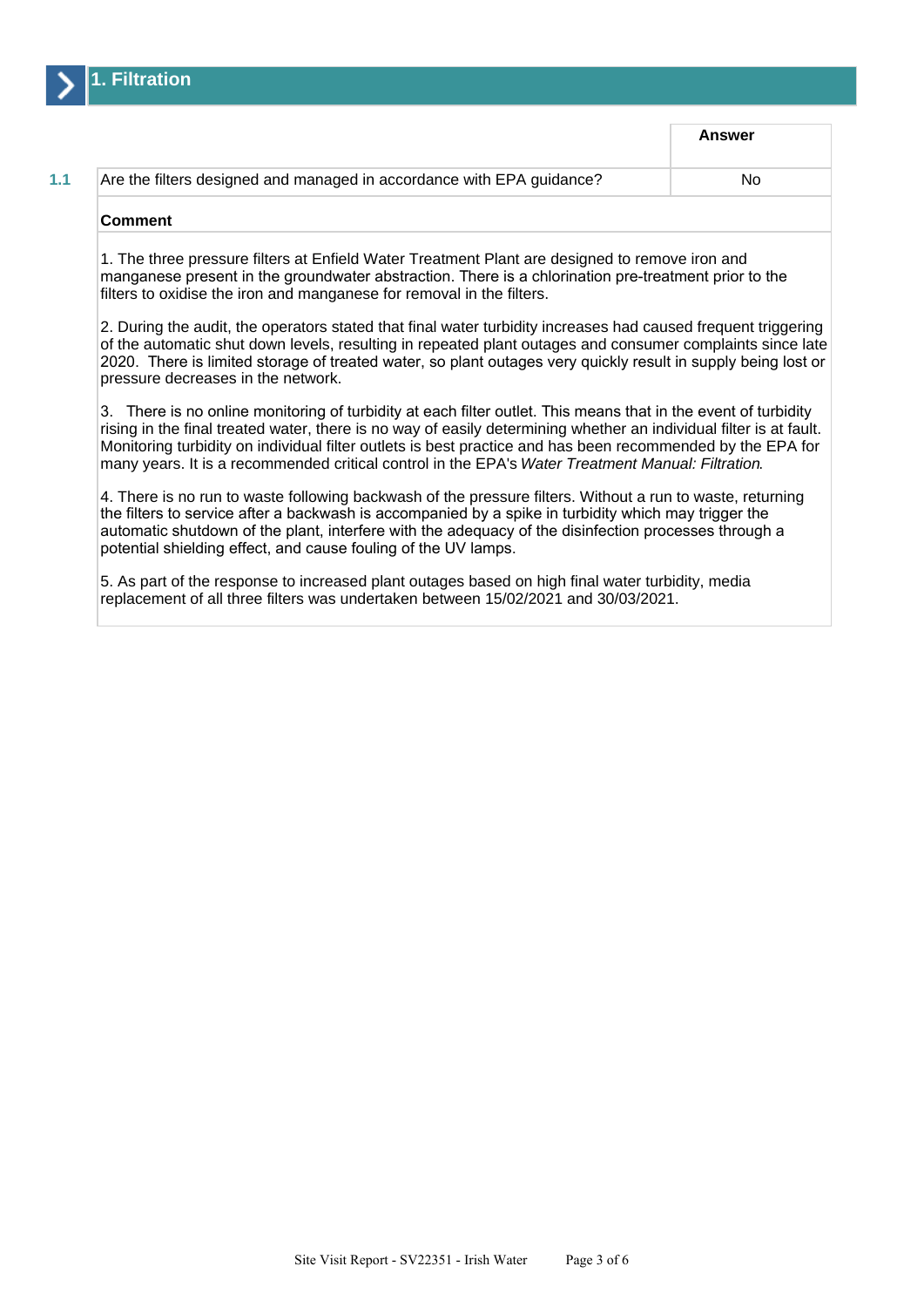

**Answer**

### **2.1** Is the chlorine dosed appropriately? No notatively approach a set of the chlorine of the No

## **Comment**

1. Following assessment during 2019 under Irish Water's National Disinfection Programme, the chlorine contact time at Enfield WTP was assessed as being inadequate for primary disinfection. The EPA's Regulation 16 (1) Direction was issued on this basis and on the selection by Irish Water of UV as a suitable disinfection process for use in this Public Water Supply. The Direction compliance was therefore assessed by the EPA with UV as the primary disinfectant, with sodium hypochlorite being used to maintain a residual within the network as a secondary disinfectant, which does not require full contact time.

2. During the audit, Meath County Council stated that primary disinfection had reverted to chlorination from 26/02/2021 due to issues with frequent automatic shutdowns. The UV remained in operation as a secondary measure. There was no formal risk assessment carried out to support this decision, which was apparently taken to avoid frequent plant outages and consumer complaints of low pressure. Teams within Irish Water were informed of the decision by Meath County Council, but due to a breakdown in communications within Irish Water, the Environmental Regulation Team was not informed of the issues in a timely way, meaning that the critical inadequate chlorine contact time in this public water supply was not considered as a specific risk to public health, the HSE were not consulted and the EPA was not notified.

3. There is currently no chlorine analyser post filters to assist in determining the optimum sodium hypochlorite dose for disinfection purposes, taking into account the chlorine residual remaining from pretreatment. This additional monitoring is planned but there was no timescale for this available at the audit.

4. The impact of any peaks in turbidity on disinfection were not mitigated against with final water turbidity alarms and shutdowns deactivated from 26/02/2021 to 19/04/2021. As described under the Management and Control Section 3 of this report, the online data provided by Irish Water in preparation for the audit can not be relied on due to observed duplicate timestamps and apparently frozen readings, however Irish Water have indicated at least three incidents during the time period where turbidity was in excess of 1 NTU for over 15 minutes. At the time of the audit, these incidents had not been formally notified to the EPA with accompanying HSE consultation on the potential public health impact.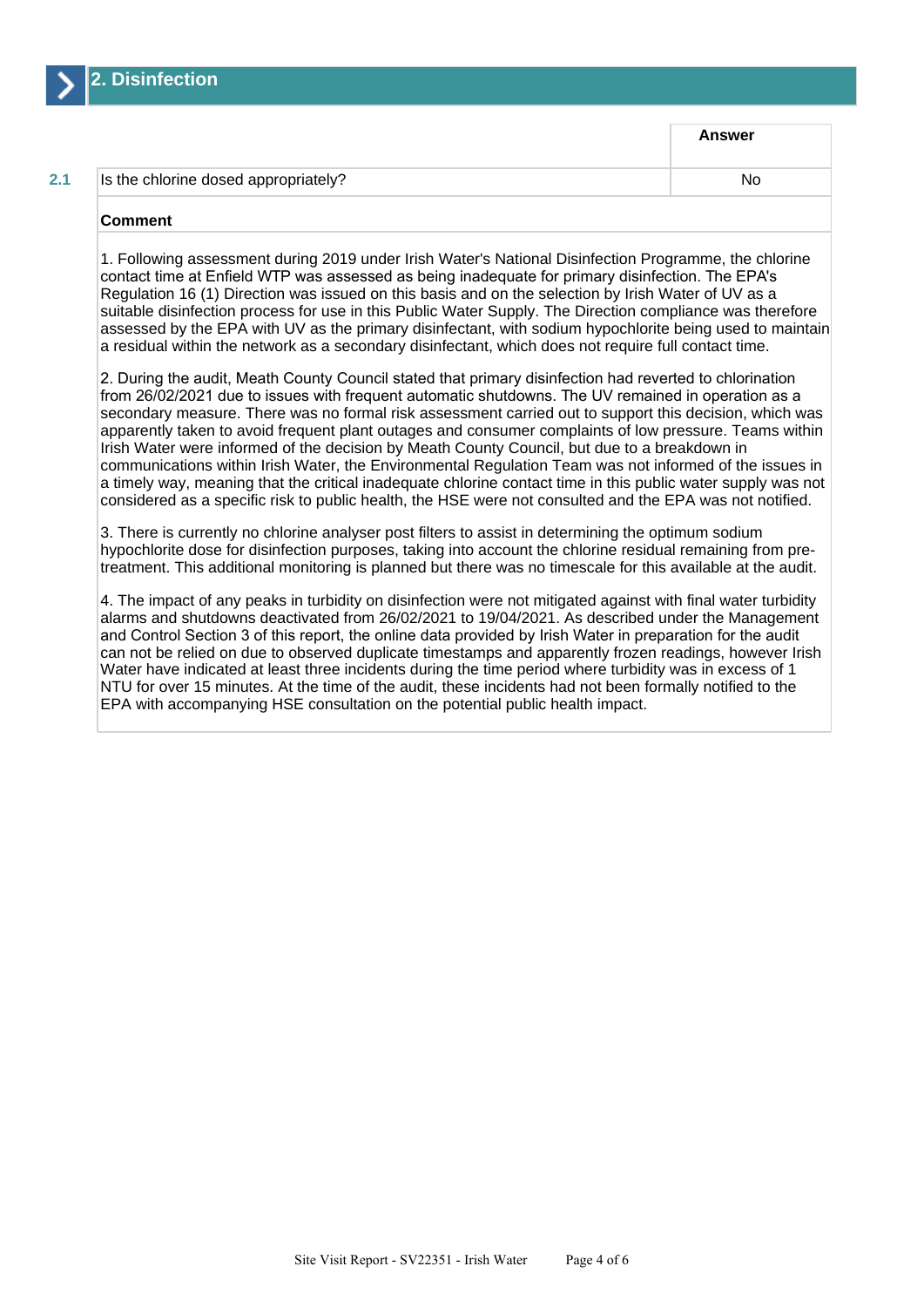**Answer 3.1** Is the water treatment plant resilient enough to cope with significant variations in raw water quality or demand? No **Comment** 1. Several inadequacies were identified at the Enfield Water Treatment Plant which point to a lack of resilience to deal with raw or in-process water quality variability. (i) Lack of treated water storage prior to the distribution network, leaving the supply vulnerable to plant outages; (ii) lack of online turbidity monitors on individual filters; (iii) lack of chlorine residual monitoring post filters; (iv) lack of run to waste facilities on the pressure filters to prevent out of specification water from entering supply; (v) the use of UV lamp sleeves vulnerable to fouling from iron and manganese carried over from the filters, which increases required maintenance interventions. 2. Inadequacies in the operational management and control of the Enfield water treatment plant were identified which pose a risk to public health. (i) Meath County Council's decision to deactivate alarms and shutdowns of the water treatment plant, leading to a period of seven weeks where any interventions were being made on a reactive basis rather than preventing inadequately treated water entering supply; (ii) Meath County Council's decision to revert to primary disinfection using chlorination, despite an inadequate chlorine contact time identified by Irish Water in 2019 and followed by a legal Direction from the EPA to install UV disinfection for the supply; (iii) Breakdown in communications within Irish Water leading to a delay in identifying the potential public health risk of process decisions made at Enfield WTP; (iv) Meath County Council's failure to risk assess this decision's potential impacts on public health; (v) Meath County Council's refusal to engage with the formal process (Incident Notification Record) in place to enable this assessment.

|                                                                                                                                     | <b>Answer</b> |
|-------------------------------------------------------------------------------------------------------------------------------------|---------------|
| Is the data obtained from sampling and monitoring used to actively inform the<br>processes on site and in the distribution network? | No.           |
| <b>Comment</b>                                                                                                                      |               |

assessment and water treatment plant operational control. Duplicate timestamps and 90% of turbidity readings frozen at the lower limit of detection of 0.02 NTU were evident in the data.

2. Meath County Council stated during the audit that further data review and downloads had been requested from the contractors in an attempt to verify the output of online monitoring.

3. During the period 25/02/2021 to 19/04/2021, online data was not being used to control the water treatment plant as the alarms and shutdowns had been disabled.